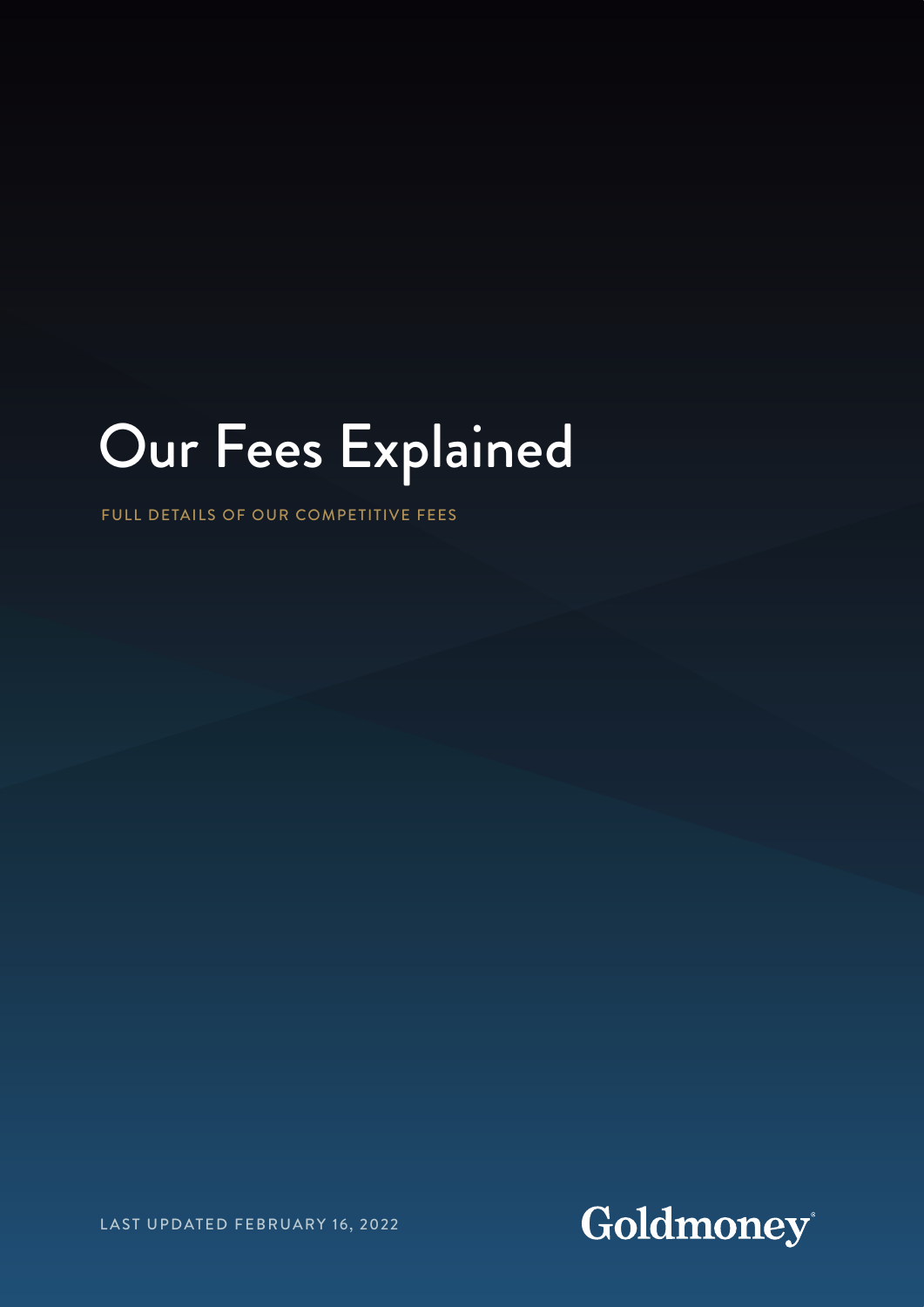We're committed to transparency and always want our clients to know exactly what they are paying when they buy precious metals from us. Our transparent and competitive pricing is one of several reasons clients located in more than 150 countries choose Goldmoney.

As a client of one of the world's oldest and largest precious metal retail services, you benefit from the daily liquidity provided by our clients, which results in the most competitive prices for gold, silver, platinum, and palladium.

# BUY & SELL FEES

This fee is paid each time you buy or sell precious metals at the quoted buy and sell prices.

| Transaction Type | Fee  |
|------------------|------|
| Buv              | 0.5% |
| Sell             | 0.5% |

## ACTIVE TRADER BUY & SELL FEES - HOLDINGS ONLY

Active Trader is our real-time precious metals trading and analysis platform. It offers the industry's most powerful technical charting tools and limit order functionality.

| <b>Transaction Type</b> | Fee             |
|-------------------------|-----------------|
| Buv                     | 10/             |
| Sell                    | 10 <sub>l</sub> |

# METAL & VAULT EXCHANGE FEES - HOLDINGS ONLY

Metal exchanges are a convenient way to convert the value of one metal into another at the prevailing market prices. Goldmoney offers metal exchange as one discounted transaction, avoiding the need to make two transactions and pay twice the fees.

Vault exchanges allow you to convert the balance of one of your metals held in one of our global vault locations to another at prevailing market prices. Goldmoney offers vault exchange as one discounted transaction, avoiding the need to make two transactions and pay twice the fees.

| Transaction Type | <b>Hee</b> |
|------------------|------------|
| Metal Exchange   | O 75%      |
| Vault Exchange   | O 75%      |

## MONTHLY STORAGE FEES

#### MINIMUM FEES

There is a US \$10 minimum monthly storage fee that applies to Holdings or Personal/Business Accounts with any balance. If the total storage fee on the custody of your precious metals is less than US \$10/month, the minimum fee applies. If you pay US \$10/month or more in storage fees, the minimum storage fee will not affect you.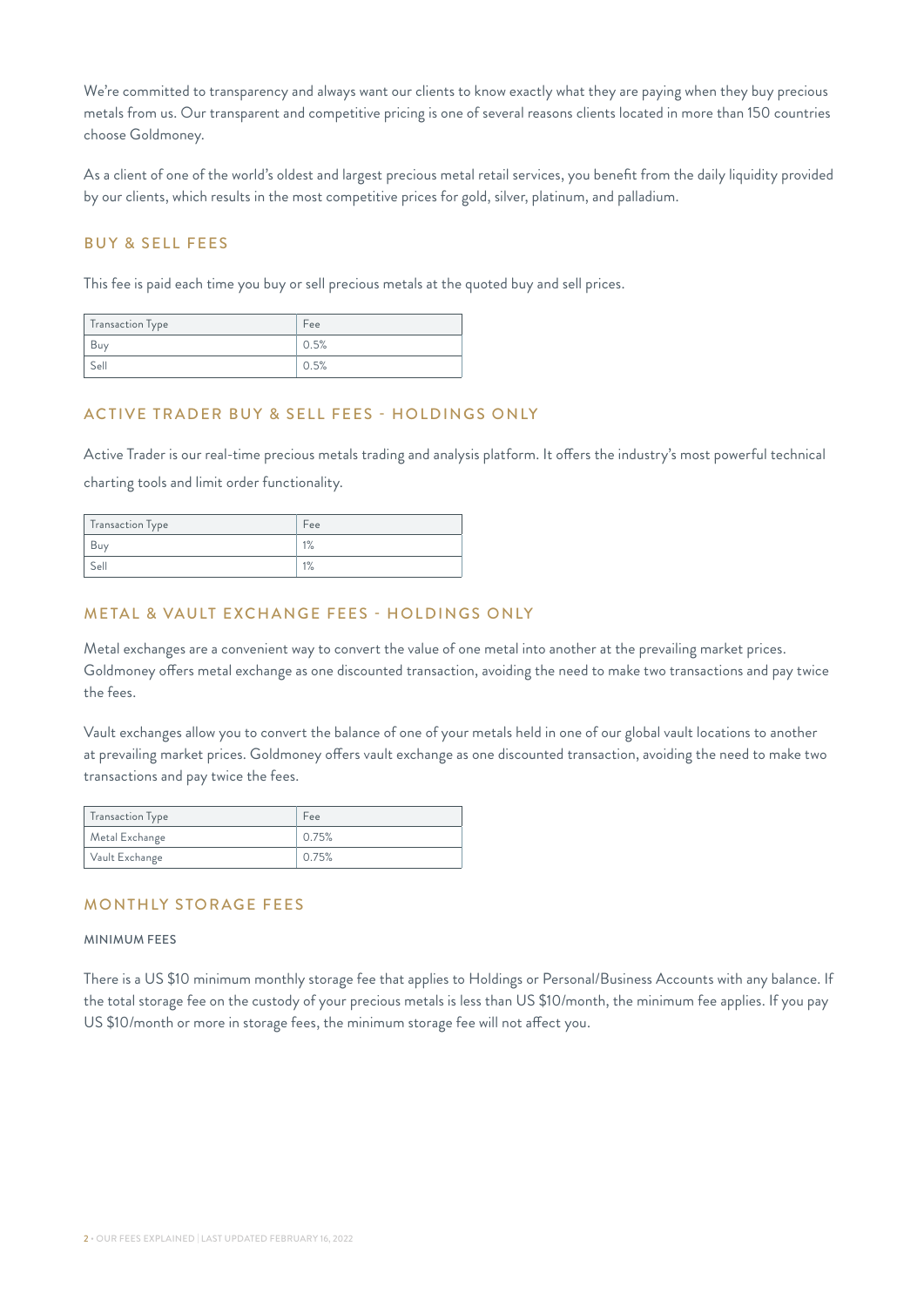#### STORAGE FEES FOR GOLD - HOLDINGS ONLY

| Vault (Location / Provider)      | Month   | Annum  |
|----------------------------------|---------|--------|
| Frankfurt / Loomis               | 0.0125% | 0.15%  |
| Hong Kong / Brink's              | 0.018%  | 0.216% |
| Hong Kong / G4S                  | 0.015%  | 0.18%  |
| Hong Kong / Loomis               | 0.01%   | 0.12%  |
| London / Brink's                 | 0.018%  | 0.216% |
| London / Loomis                  | 0.01%   | 0.12%  |
| New York / Brink's               | 0.018%  | 0.216% |
| Ottawa / The Royal Canadian Mint | 0.015%  | 0.18%  |
| Singapore / Brink's              | 0.015%  | 0.18%  |
| Singapore / Loomis               | 0.0125% | 0.15%  |
| Singapore / Malca-Amit           | 0.01%   | 0.12%  |
| Toronto / Brink's                | 0.015%  | 0.18%  |
| Zurich / Brink's                 | 0.018%  | 0.216% |
| Zurich / Loomis                  | 0.01%   | 0.12%  |
| Zurich / Rhenus                  | 0.015%  | 0.18%  |

#### STORAGE FEES FOR SILVER - HOLDINGS ONLY

|                             | 1 - 49,999 Ounces |          | 50,000+ Ounces |       |
|-----------------------------|-------------------|----------|----------------|-------|
| Vault (Location / Provider) | Month             | Annum    | Month          | Annum |
| Frankfurt / Loomis          | 0.04084%          | 0.49008% | 0.0325%        | 0.39% |
| Hong Kong / G4S             | 0.04084%          | 0.49008% | 0.0325%        | 0.39% |
| Hong Kong / Loomis          | 0.04084%          | 0.49008% | 0.0325%        | 0.39% |
| London / Loomis             | 0.04084%          | 0.49008% | 0.0325%        | 0.39% |
| New York / Brink's          | 0.04084%          | 0.49008% | 0.0325%        | 0.39% |
| Singapore / Brink's         | 0.04084%          | 0.49008% | 0.0325%        | 0.39% |
| Singapore / Loomis          | 0.04084%          | 0.49008% | 0.0325%        | 0.39% |
| Singapore / Malca-Amit      | 0.04084%          | 0.49008% | 0.0325%        | 0.39% |
| Toronto / Brink's           | 0.04084%          | 0.49008% | 0.0325%        | 0.39% |
| Zurich / Brink's            | 0.04084%          | 0.49008% | 0.0325%        | 0.39% |
| Zurich / Loomis             | 0.04084%          | 0.49008% | 0.0325%        | 0.39% |

#### STORAGE FEES FOR PLATINUM - HOLDINGS ONLY

|                             | 1 - 49,999 Platinum Grams |          | 50,000+ Platinum Grams |          |
|-----------------------------|---------------------------|----------|------------------------|----------|
| Vault (Location / Provider) | Month                     | Annum    | Month                  | Annum    |
| Hong Kong / Loomis          | 0.04084%                  | 0.49008% | 0.0325%                | 0.39%    |
| New York / Brink's          | 0.03%                     | 0.36%    | 0.03%                  | 0.36%    |
| Toronto / Brink's           | 0.03%                     | 0.36%    | 0.03%                  | 0.36%    |
| Zurich / Loomis             | 0.04917%                  | 0.59004% | 0.04917%               | 0.59004% |

#### STORAGE FEES FOR PALLADIUM - HOLDINGS ONLY

|                             | 1 - 49,999 Palladium Grams |           | 50,000+ Palladium Grams |       |
|-----------------------------|----------------------------|-----------|-------------------------|-------|
| Vault (Location / Provider) | Month                      | Annum     | Month                   | Annum |
| Hong Kong / Loomis          | 0.081666%                  | 0.979992% | 0.065%                  | 0.78% |
| Zurich / Loomis             | 0.081666%                  | 0.979992% | 0.065%                  | 0.78% |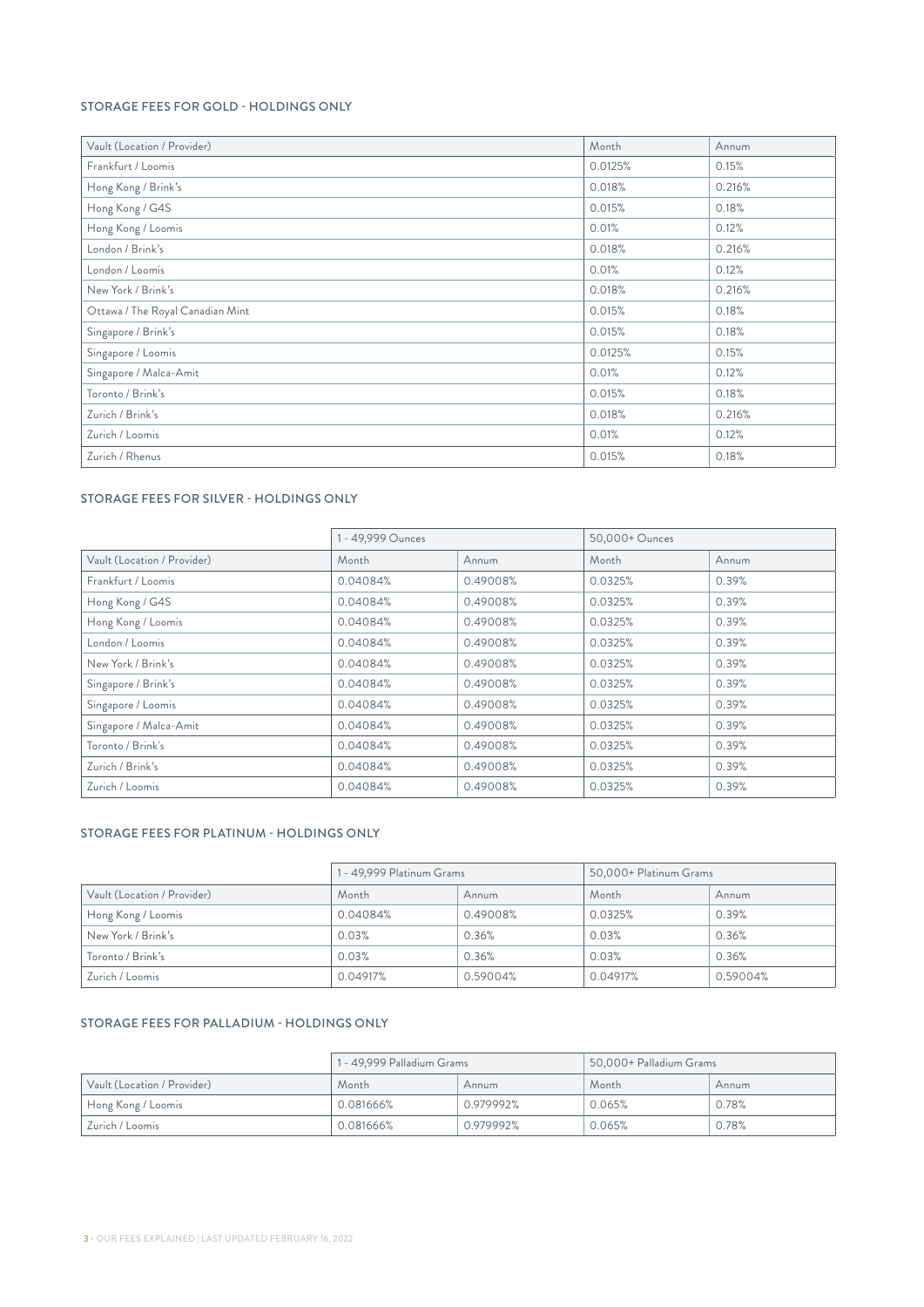#### STORAGE FEES FOR GOLD - PERSONAL & BUSINESS (BITGOLD) ACCOUNTS ONLY

| Vault (Location / Provider)  | Month  | Annum |
|------------------------------|--------|-------|
| Dubai / Brink's              | 0.030% | 0.36% |
| Hong Kong / Brink's          | 0.030% | 0.36% |
| London / Brink's             | 0.030% | 0.36% |
| New York / Brink's           | 0.030% | 0.36% |
| Ottawa / Royal Canadian Mint | 0.030% | 0.36% |
| Singapore / Brink's          | 0.030% | 0.36% |
| Toronto / Brink's            | 0.030% | 0.36% |
| Zurich / Brink's             | 0.030% | 0.36% |

## ACCOUNT FUNDING FEES - HOLDINGS ONLY

Goldmoney's funding methods result in a currency balance that can be used to purchase precious metals in your Goldmoney Holding.

| <b>Funding Method</b>        | Fee  |
|------------------------------|------|
| Bank Wire                    | Free |
| Direct Bank Transfer (CHAPS) | Free |

## ACCOUNT WITHDRAWAL FEES - HOLDINGS ONLY

#### BANK ACCOUNTS

Goldmoney deducts a withdrawal fee from your currency balance before funds are sent to your bank account. These fees are charged by our banks and passed on to you without a premium. We disclose these fees to you before each transfer is approved.

| Currency                  | Funds Transfer Fee                                      |
|---------------------------|---------------------------------------------------------|
| CAD - Canadian dollars    | 35.00 per wire transfer                                 |
| CHF - Swiss francs        | 25.00 per wire transfer                                 |
| EUR - Euros               | 25.00 per wire transfer, 10.00 for SEPA                 |
| GBP - British pounds      | 20.00 per wire transfer, 7.00 for Faster Payments/CHAPS |
| JPY - Japanese yen        | 3,000.00 per wire transfer                              |
| USD - U.S. dollars        | 25.00 per wire transfer                                 |
| HKD - Hong Kong dollars   | 200.00 per wire transfer                                |
| NZD - New Zealand dollars | 45.00 per wire transfer                                 |
| AUD - Australian dollars  | 40.00 per wire transfer                                 |

## ACCOUNT WITHDRAWAL FEES - PERSONAL & BUSINESS (BITGOLD) ACCOUNTS ONLY

## BANK ACCOUNTS

Goldmoney deducts a withdrawal fee from your currency balance before funds are sent to your bank account. We disclose these fees to you before each transfer is approved.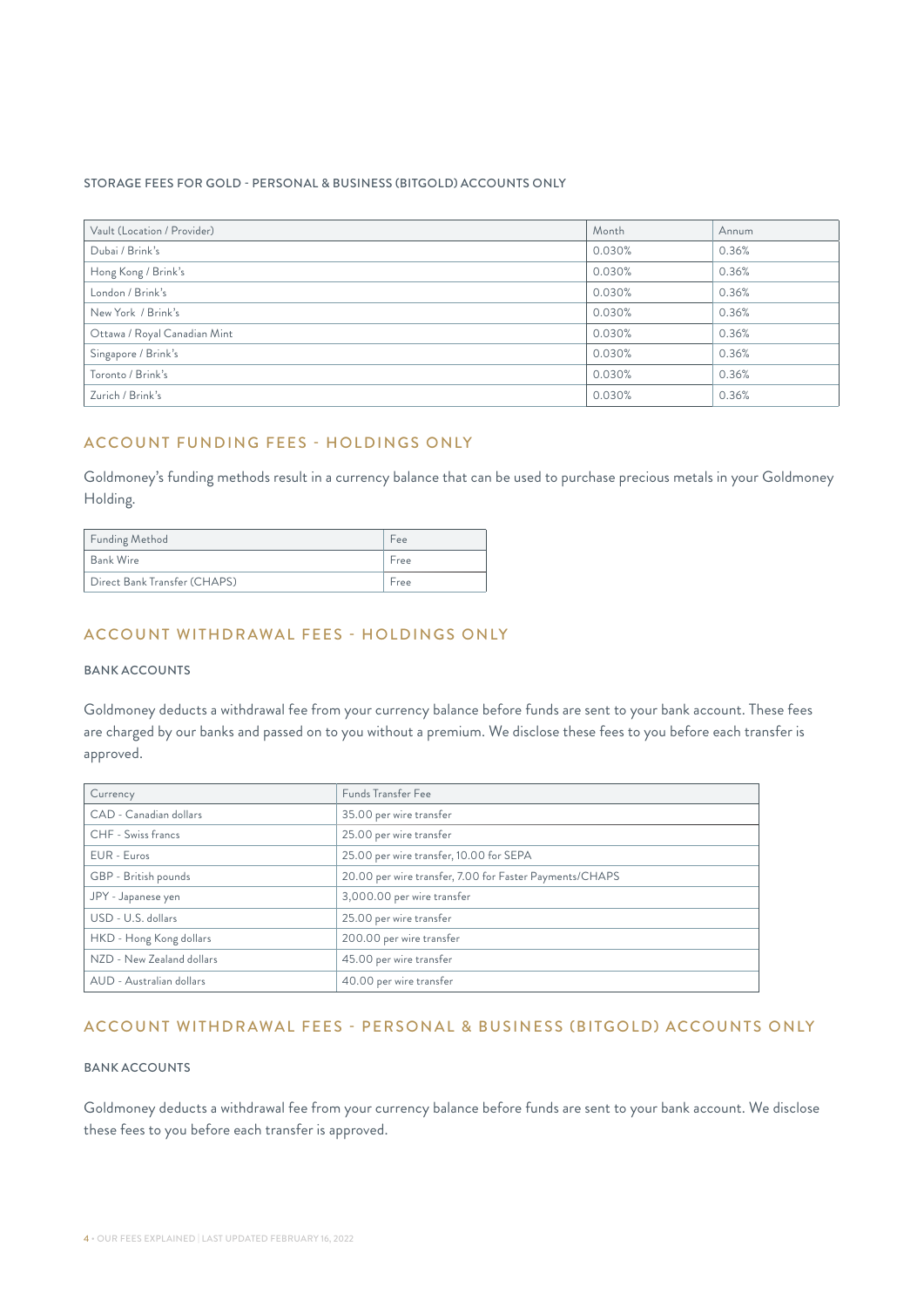| Currency       | <b>Funds Transfer Fee</b> |
|----------------|---------------------------|
| All Currencies | 0.75gg per wire transfer  |

## BAR REGISTRATION FEE - HOLDINGS ONLY

Goldmoney clients may register specific bars in their name with the vault custodian for a corresponding metal fee.

| Bar Size / Type | Metal     | Metal Fee  |
|-----------------|-----------|------------|
| 100 grams       | Gold      | 2 grams    |
| 1 kilogram      | Gold      | 1.5 grams  |
| 1 kilogram      | Silver    | 1.6 ounces |
| Good Delivery   | Gold      | 1 gram     |
| Good Delivery   | Platinum  | 1 gram     |
| Good Delivery   | Palladium | 1 gram     |
| Good Delivery   | Silver    | l ounce    |

# PHYSICAL REDEMPTIONS - HOLDINGS ONLY

Physical bullion delivery can be arranged if you own 1 kilogram of gold or 1,000 ounces of silver.

Pickup of physical bullion at the vault can be arranged in some cases. An appointment will be made on your behalf, at which time you may visit the vault custodian with necessary paperwork to collect your metal. Any vault or administrative costs associated with each physical redemption will be conveyed to you at the time of making your redemption request.

Please contact our Relationship Management team with any questions regarding physical redemptions.

# INACTIVE & DORMANT FEES - HOLDINGS ONLY

A Client is classified as inactive when over a period of three (3) years there have been no successful logins to your Goldmoney Holding.

If the period of inactivity continues for seven (7) years, your Goldmoney Holding is classified as dormant.

Upon being designated as inactive or dormant, a one-time fee is assessed:

| One-Time Fees | Based on Holding Value                                 |
|---------------|--------------------------------------------------------|
| l Inactive    | 1.00% (min. 2gg or equivalent, max 50gg or equivalent) |
| Dormant       | 0.75% (min. 5gg or equivalent, max 50gg or equivalent) |

Should you Holding remain inactive or dormant, you will be charged a monthly fee on top of any other applicable fees, such as storage fees:

| Monthly Fees | Based on Holdingt Value |
|--------------|-------------------------|
| Inactive     | $1.00\%$ per annum      |
| Dormant      | $0.75%$ per annum       |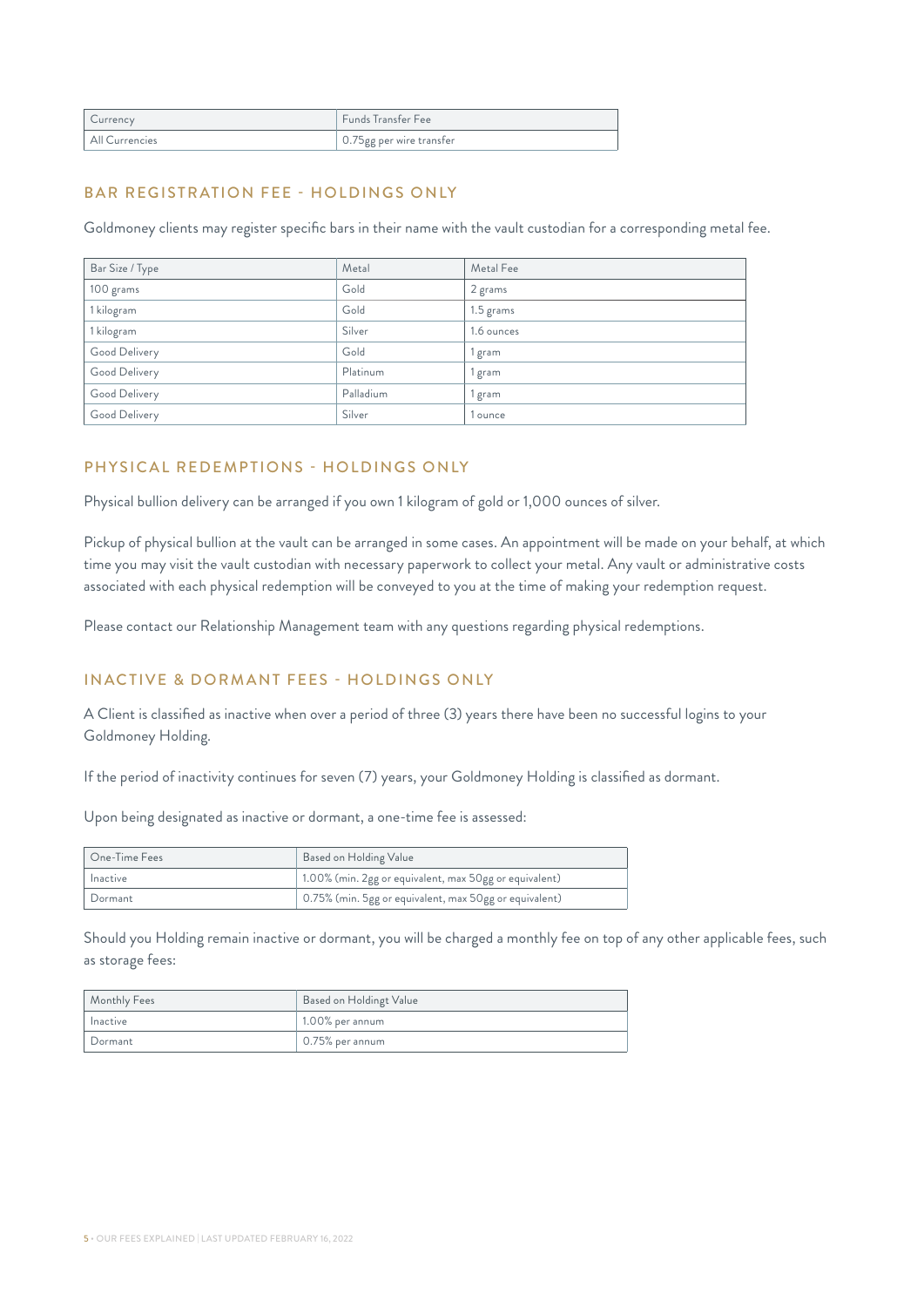# INACTIVE & DORMANT FEES - PERSONAL & BUSINESS (BITGOLD) ACCOUNTS ONLY

A Client is classified as inactive when over a period of one (1) year there have been no successful logins to your Goldmoney Personal/Business Account (formally known as a BitGold account).

If the period of inactivity continues for two (2) years, your Goldmoney Personal/Business Account is classified as dormant.

Upon being designated as inactive or dormant, a one-time fee is assessed:

| One-Time Fees | Based on Holding/Account Value                         |
|---------------|--------------------------------------------------------|
| Inactive      | 1.00% (min. 2gg or equivalent, max 50gg or equivalent) |
| Dormant       | 0.75% (min. 5gg or equivalent, max 50gg or equivalent) |

Should you account remain inactive or dormant, you will be charged a monthly fee on top of any other applicable fees, such as storage fees:

| Monthly Fees | Based on Holding/Account Value |
|--------------|--------------------------------|
| Inactive     | 1.00% per annum                |
| Dormant      | 0.75% per annum                |